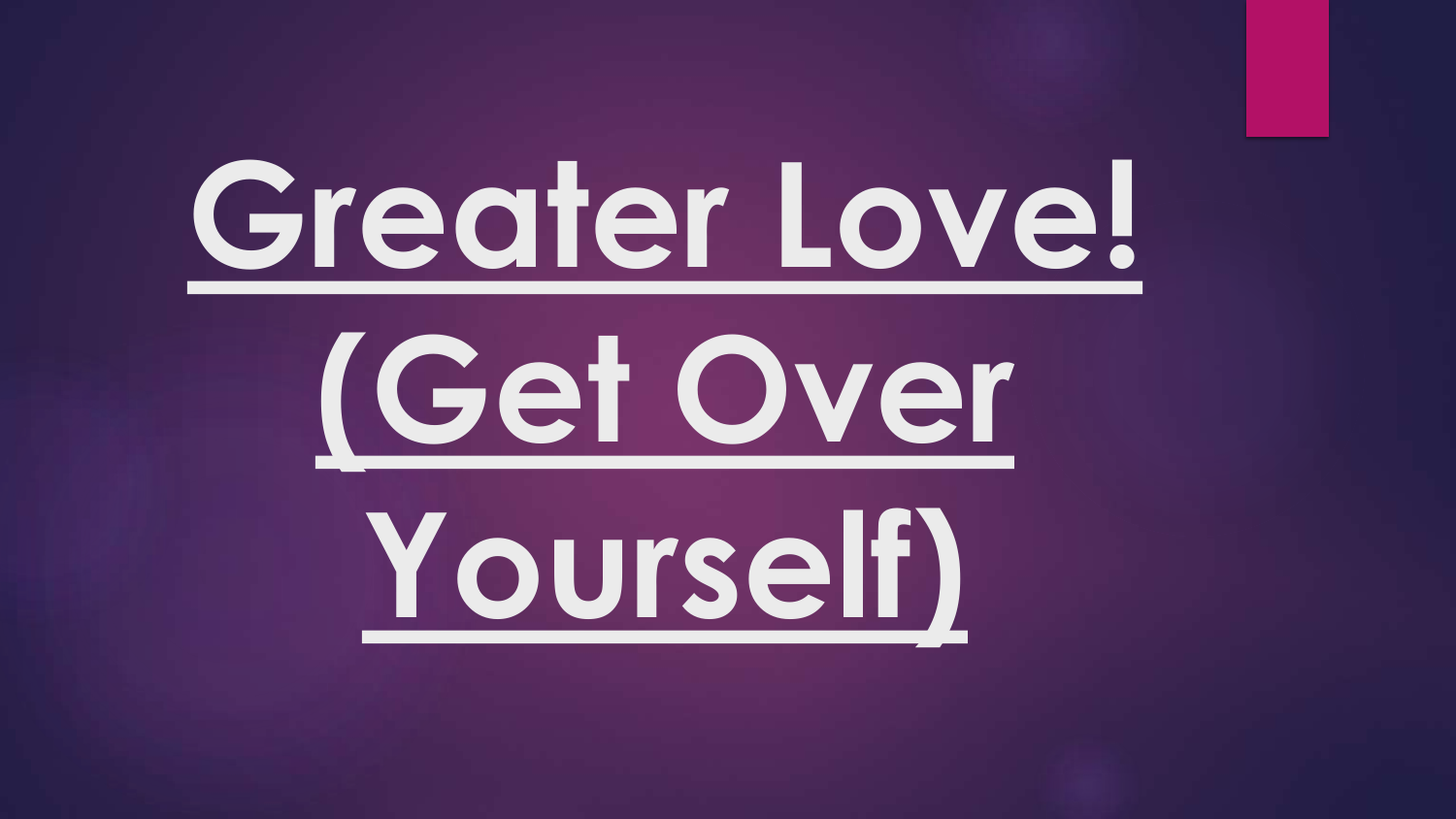# God makes a big deal about you!

▶ Matt.10:29 – Ascribes value to us Luke 12:37 – God wants to serve and wait on you **1 Cor. 6:3 – We will judge angels** ▶ Zeph. 3:17 – He rejoices over us as His valued possession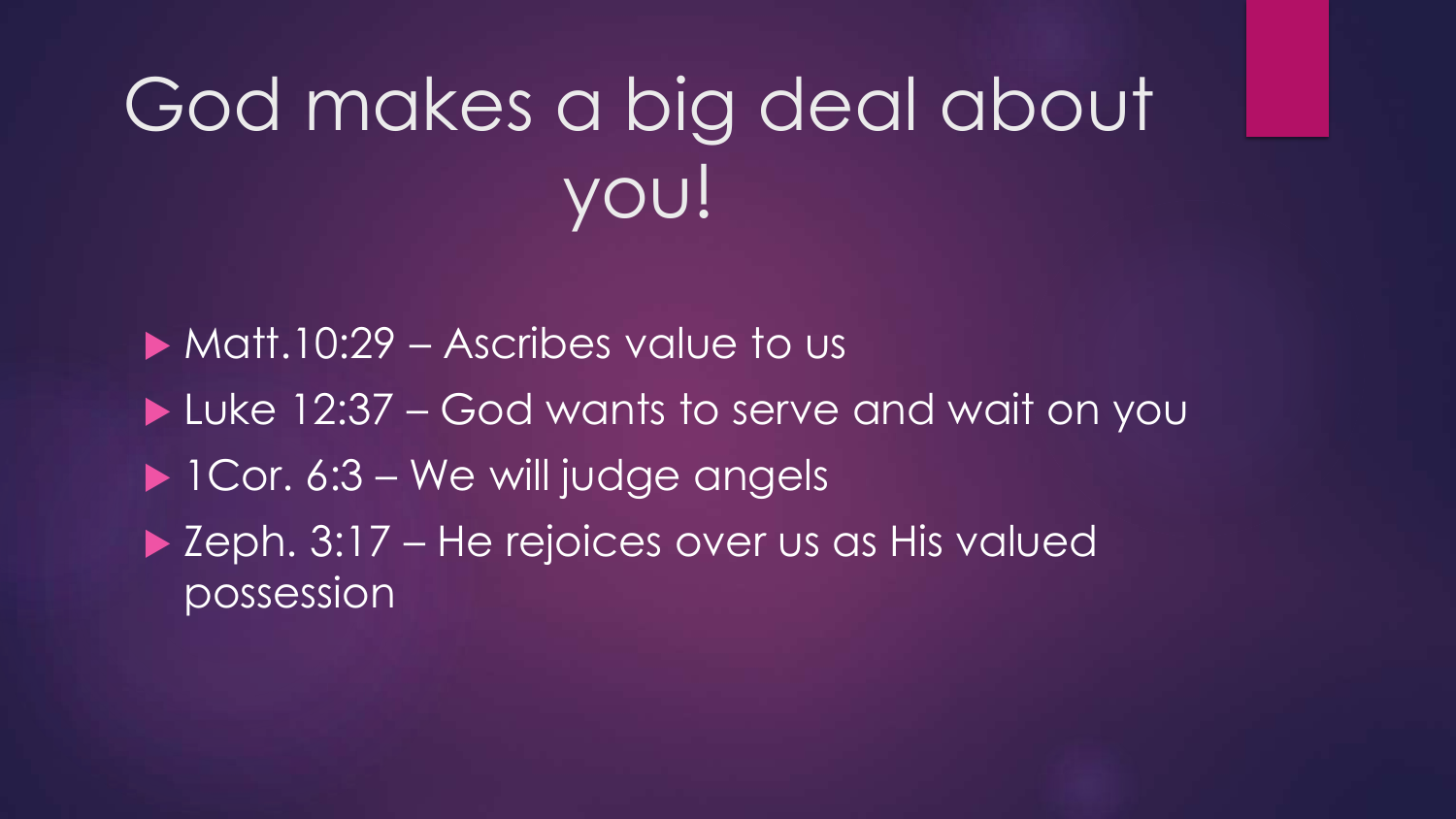# God makes a big deal about you!

 $\blacktriangleright$  Phil. 3:21 – He will give us a glorious body like • Matt.13:43 – He will make us shine like the sun

- Rev.3:21 Will grant us to sit with Christ on His throne
- ▶ Psalm 8:3-8 ESV He is occupied with us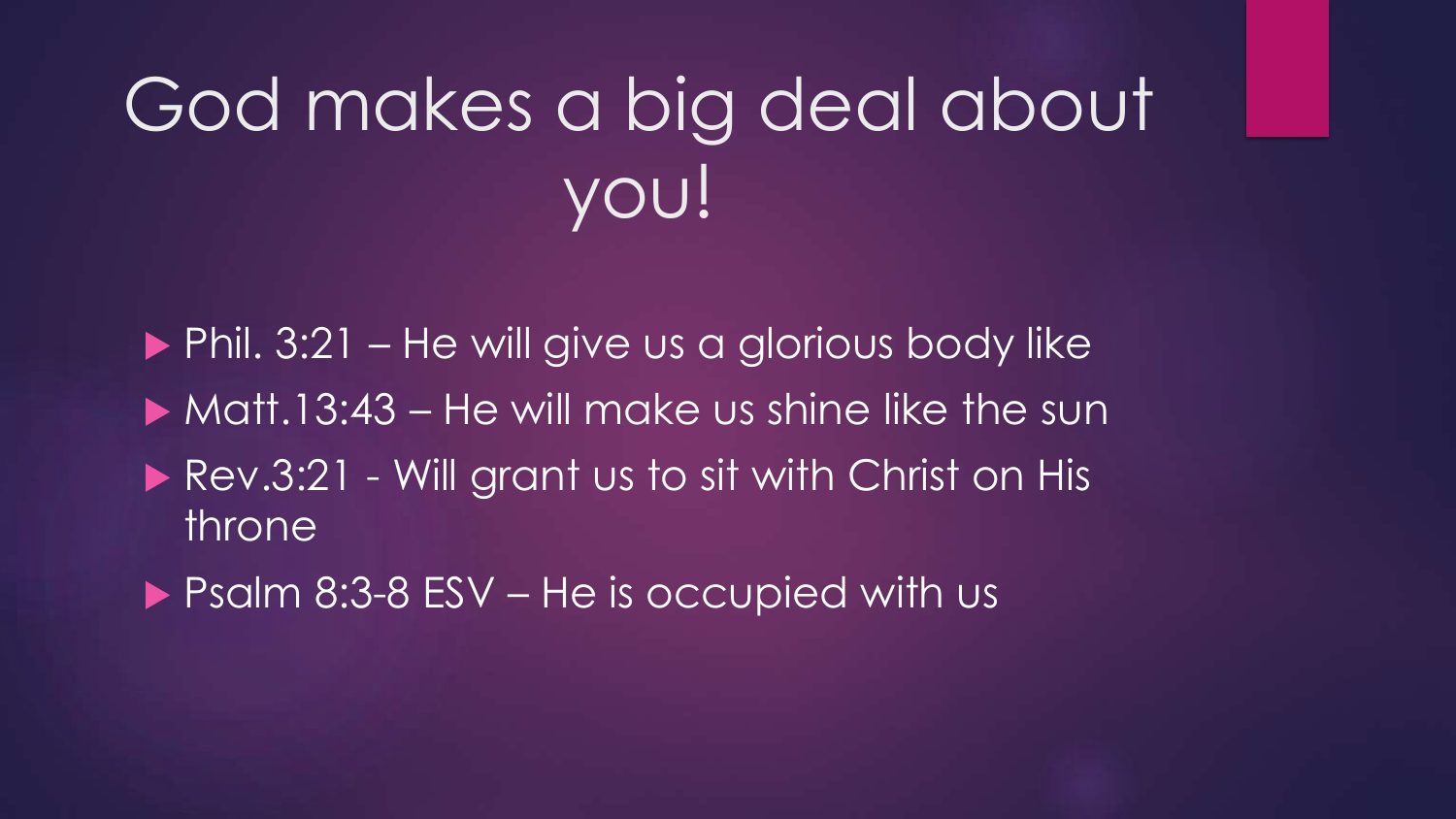### **1 John 4:7**

▶ "Dear friends, let us continue to love one another, for love comes from God. Anyone who loves is a child of God and knows God."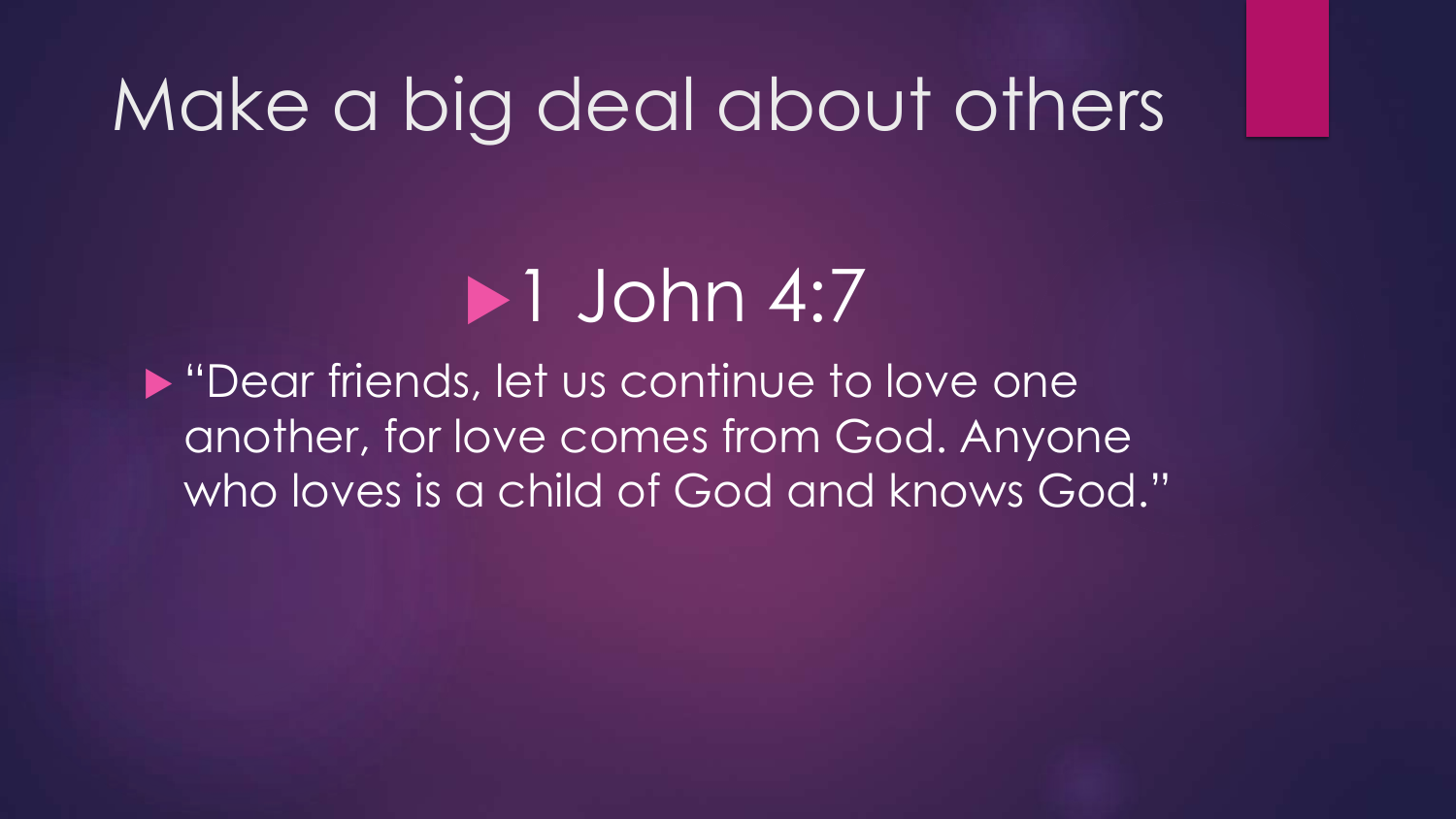#### $\blacktriangleright$ 1 John 4:11

"Dear friends, since God loved us that much, we surely ought to love each other"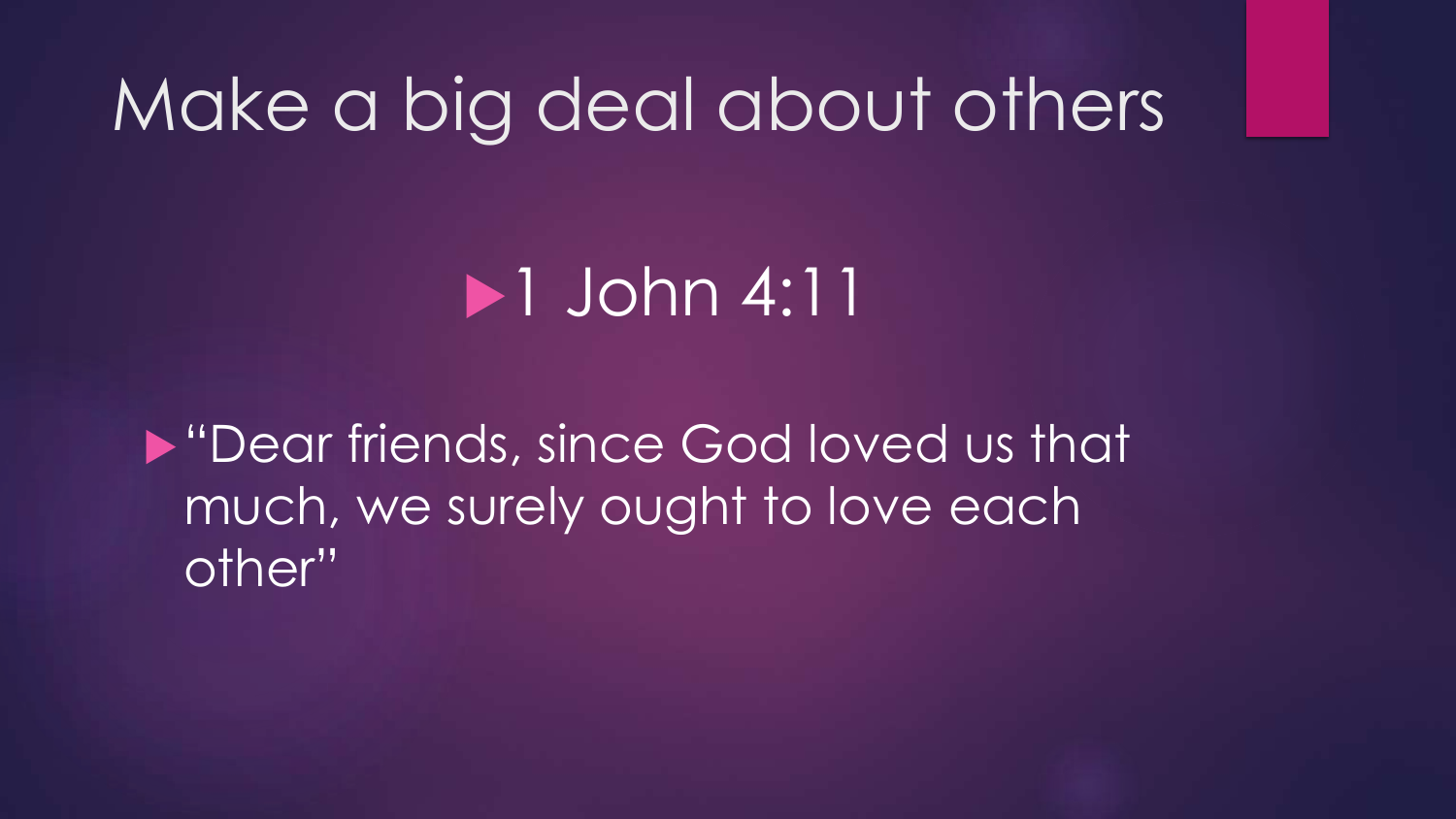### **1 John 4:19-20**

 $\triangleright$  "19 We love each other because he loved us first. 20 If someone says, "I love God," but hates a Christian brother or sister, that person is a liar; for if we don't love people we can see, how can we love God, whom we cannot see?"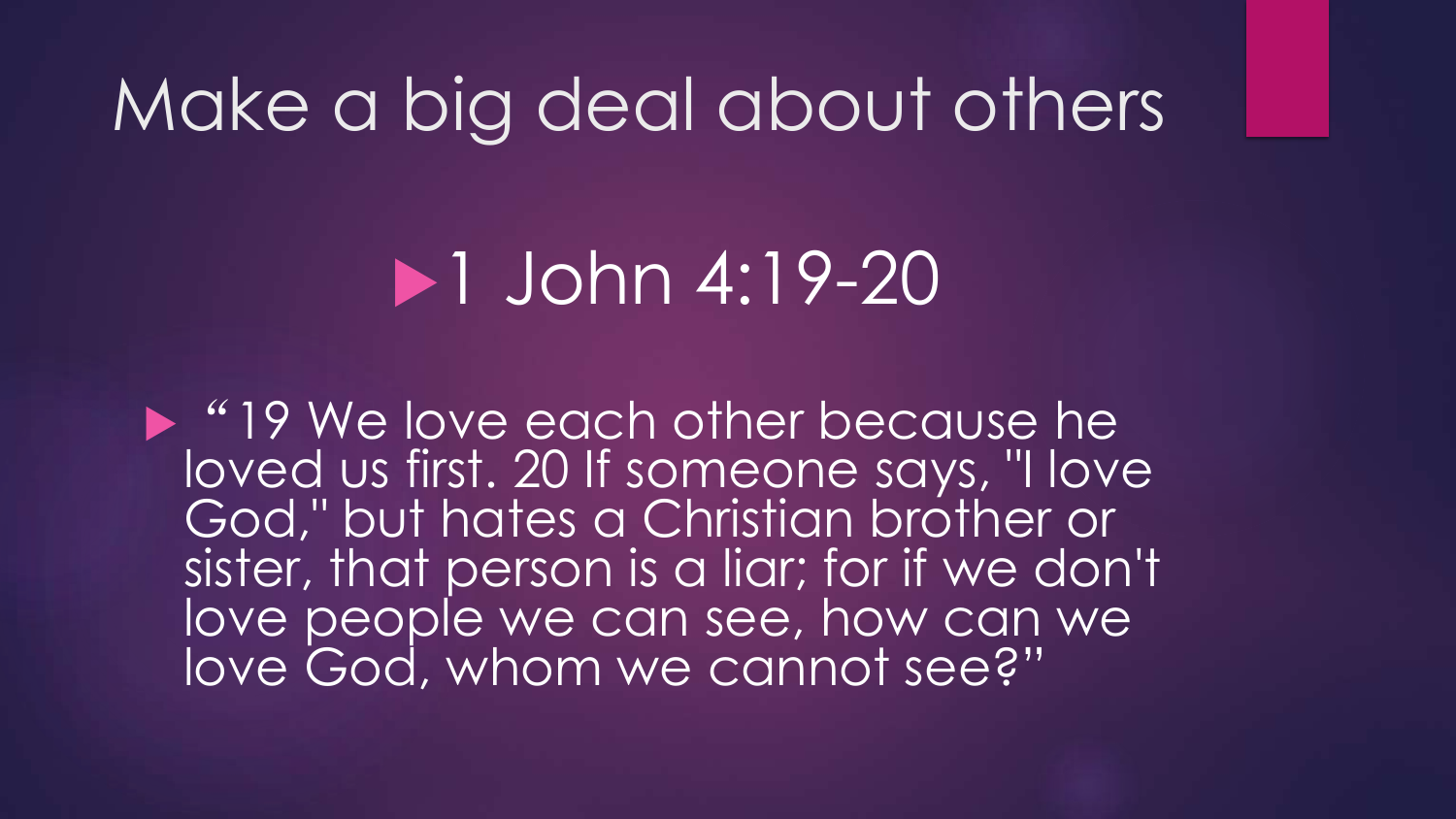## **Matt 5:43-48**

▶ 43 "You have heard the law that says, 'Love your neighbour' and hate your enemy. 44 But I say, love your enemies! Pray for those who persecute you! 45 In that way, you will be acting as true children of your Father in heaven. For he gives his sunlight to both the evil and the good, and he sends rain on the just and the unjust alike.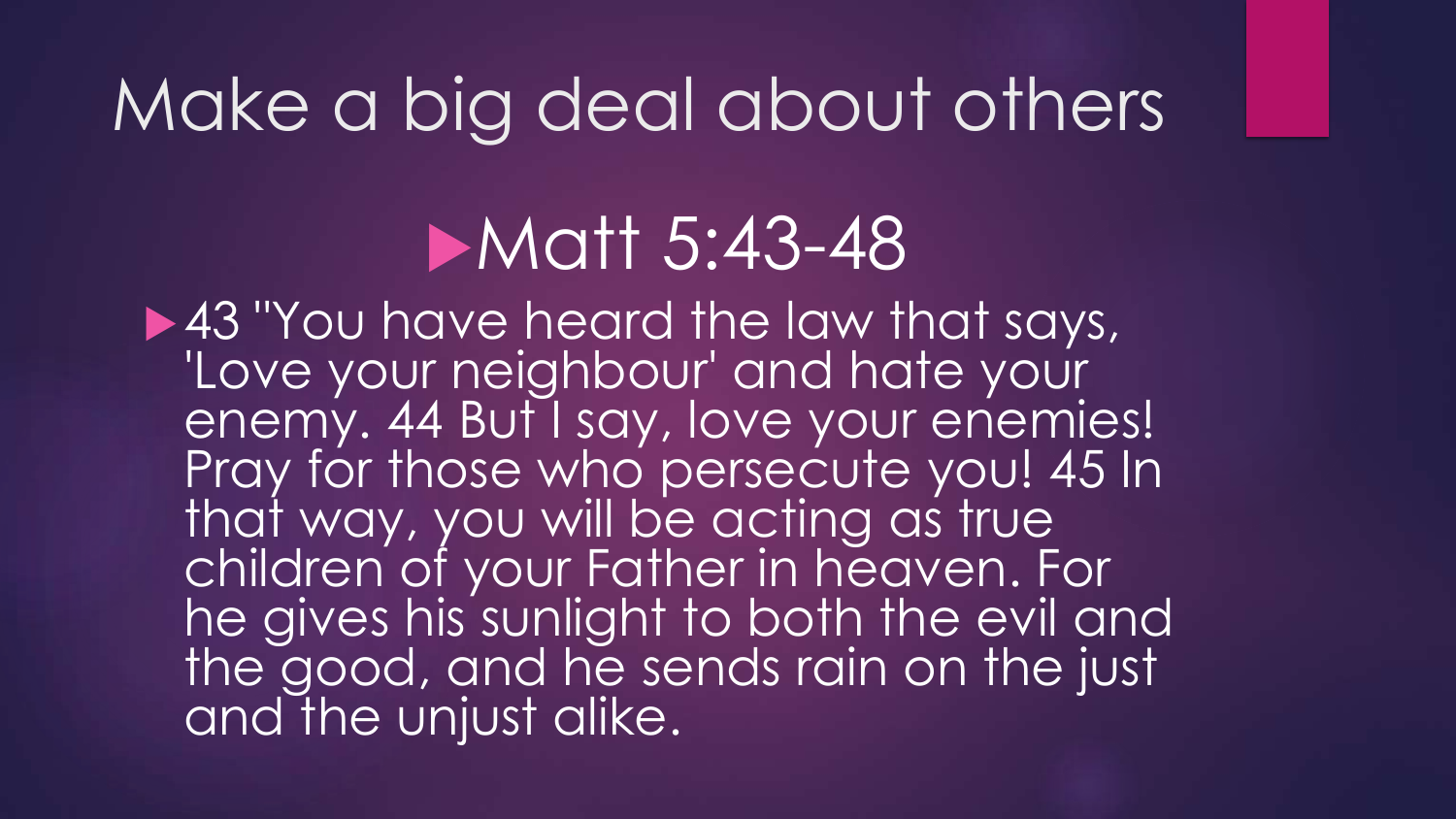▶ 46 If you love only those who love you, what reward is there for that? Even corrupt tax collectors do that much. 47 If you are kind only to your friends, how are you different from anyone else? Even pagans do that. 48 But you are to be perfect, even as your Father in heaven is perfect.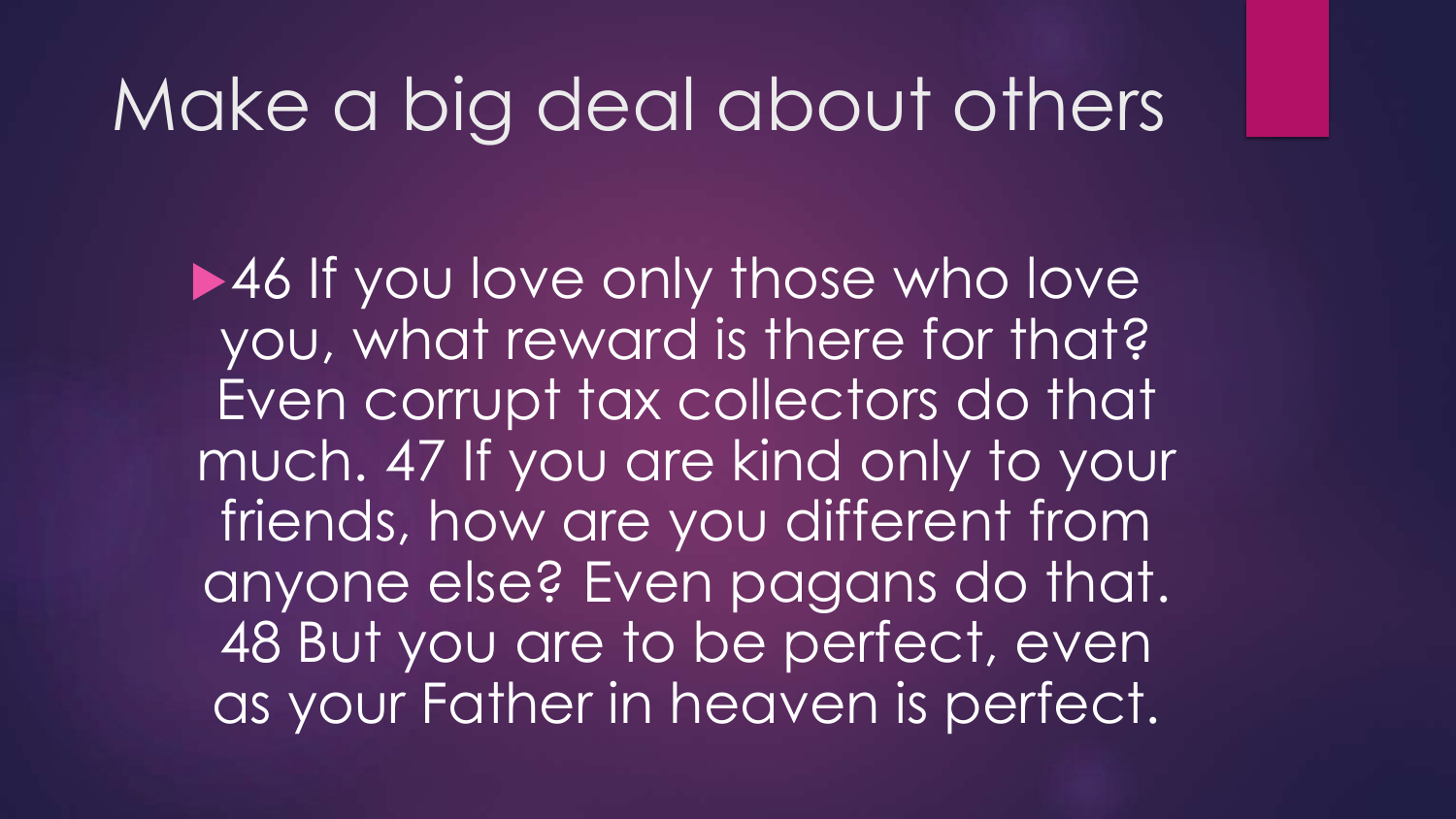## **DJohn 15:18**

**If the world hates you, remember that it hated** me first."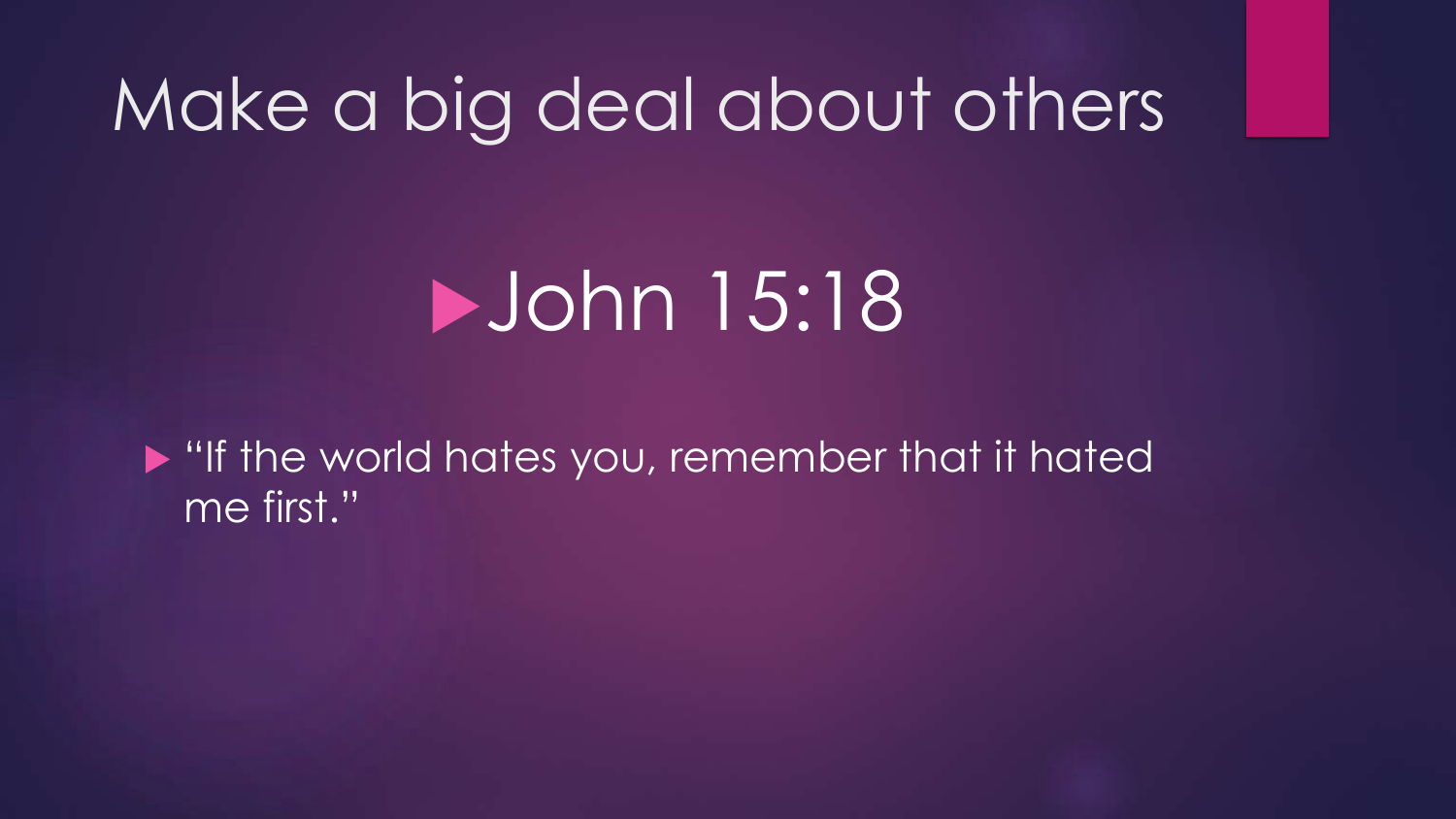#### The Real Deal Is About God

- ▶ 1 Cor 11:7-8 We reflect God's glory
- ▶ Eph.1:4-6 He loves us for His own pleasure
- $\blacktriangleright$  Isa. 43:6-7 He made us for His glory
- ▶ 2 Cor 5:14-15 NIV Compells us to live for Him
- ▶ Eph.2:4-7 An example of His grace and kindness
- ▶ John.17:24 So that we can witness His glory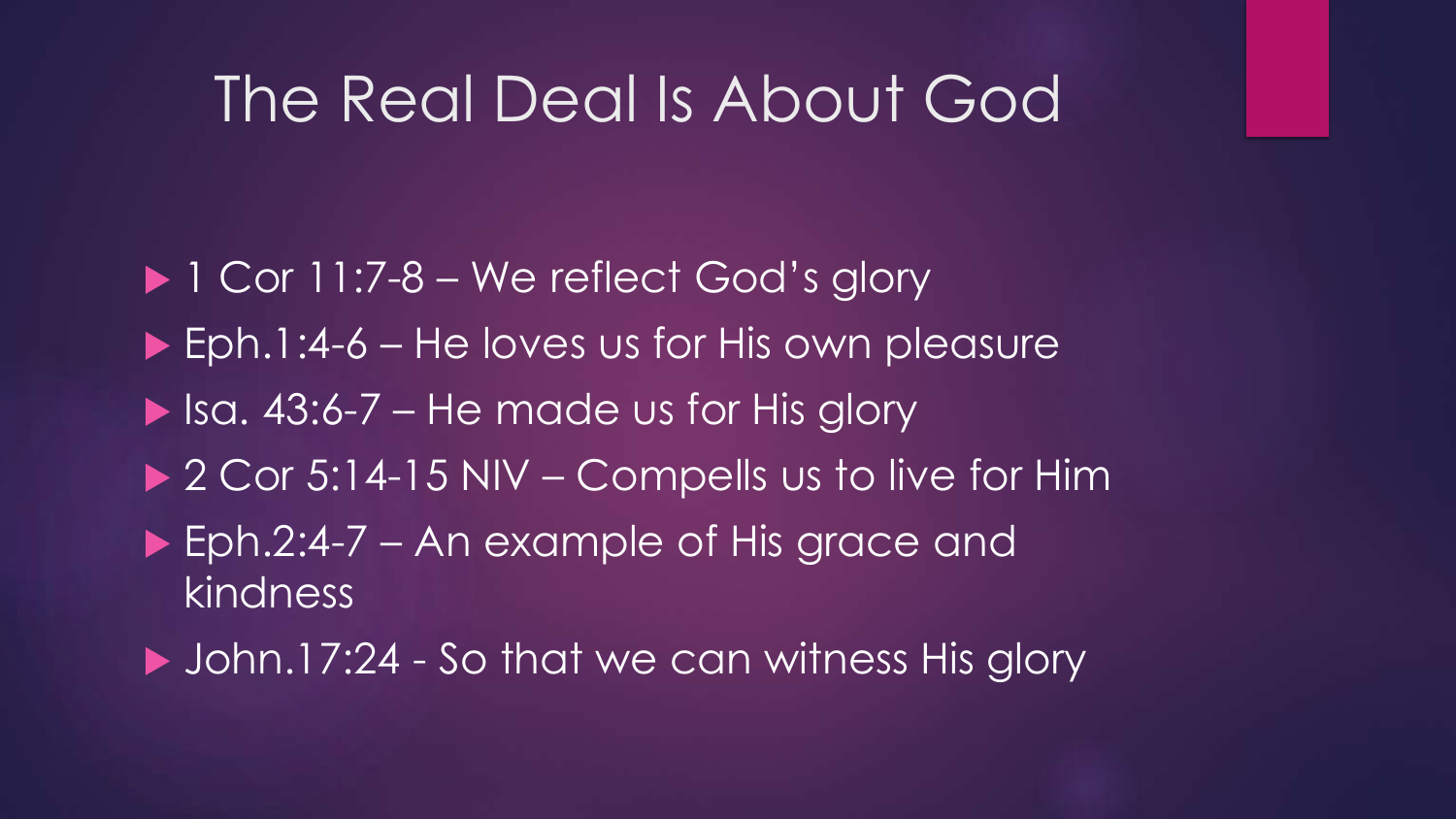#### The Real Deal Is About God

▶ "Being loved and being saved is being able to see and savour and show the glory of Jesus supremely" – John Piper